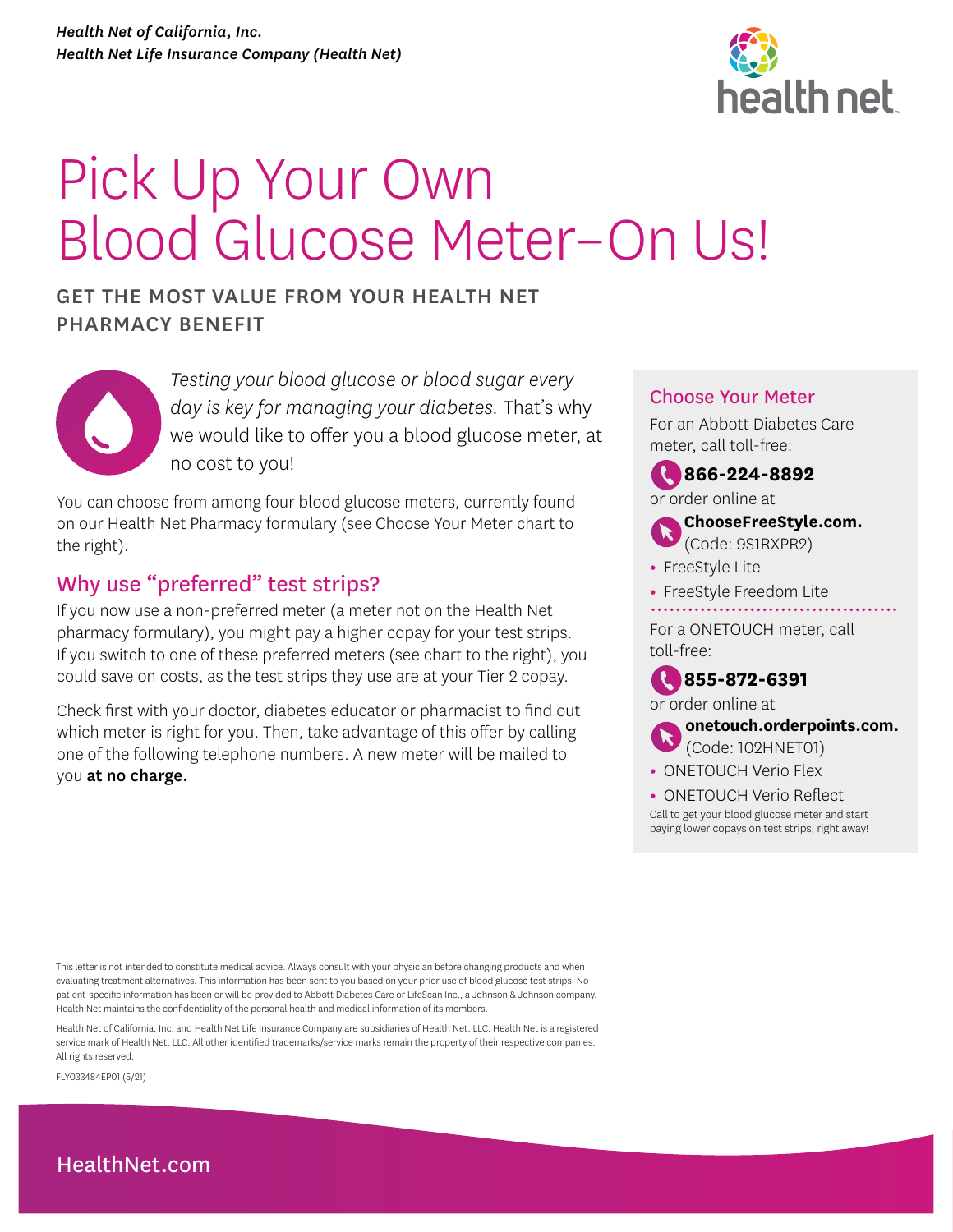In addition to the State of California nondiscrimination requirements (as described in benefit coverage documents), Health Net Life Insurance Company and Health Net of California, Inc. (Health Net) comply with applicable federal civil rights laws and do not discriminate, exclude people or treat them differently on the basis of race, color, national origin, ancestry, religion, marital status, gender, gender identity, sexual orientation, age, disability, or sex.

Health Net:

- Provides free aids and services to people with disabilities to communicate effectively with us, such as qualified sign language interpreters and written information in other formats (large print, accessible electronic formats, other formats).
- Provides free language services to people whose primary language is not English, such as qualified interpreters and information written in other languages.

If you need these services, contact Health Net's Customer Contact Center at:

**IFP On Exchange/Covered California** 888-926-4988 (TTY: 711) **IFP Off Exchange** 800-839-2172 (TTY: 711) **Group Plans through Health Net** 800-522-0088 (TTY: 711)

If you believe that Health Net has failed to provide these services or discriminated in another way, you can file a grievance by calling the number above and telling them you need help filing a grievance; Health Net's Customer Contact Center is available to help you. You can also file a grievance by mail, fax or online at: Health Net of California, Inc./Health Net Life Insurance Company Appeals & Grievances, PO Box 10348, Van Nuys, CA 91410-0348, by fax: 877-831-6019, or online: healthnet.com (Group) or myhealthnetca.com (IFP).

If you are not satisfied with Health Net's decision or it has been more than 30 days since you filed the complaint, you may submit a complaint form to the Department of Managed Health Care (DMHC). The form is available at www.dmhc.ca.gov/FileaComplaint. You can also file a civil rights complaint with the U.S. Department of Health and Human Services, Office for Civil Rights, electronically through the Office for Civil Rights Complaint Portal, available at https://ocrportal. hhs.gov/ocr/portal/lobby.jsf, or by mail or phone at: U.S. Department of Health and Human Services, 200 Independence Avenue SW, Room 509F, HHH Building, Washington, DC 20201, 800-368-1019 (TDD: 800-537-7697) if there is a concern of discrimination based on race, color, national origin, age, disability, or sex.

Complaint forms are available at http://www.hhs.gov/ocr/office/file/index.html.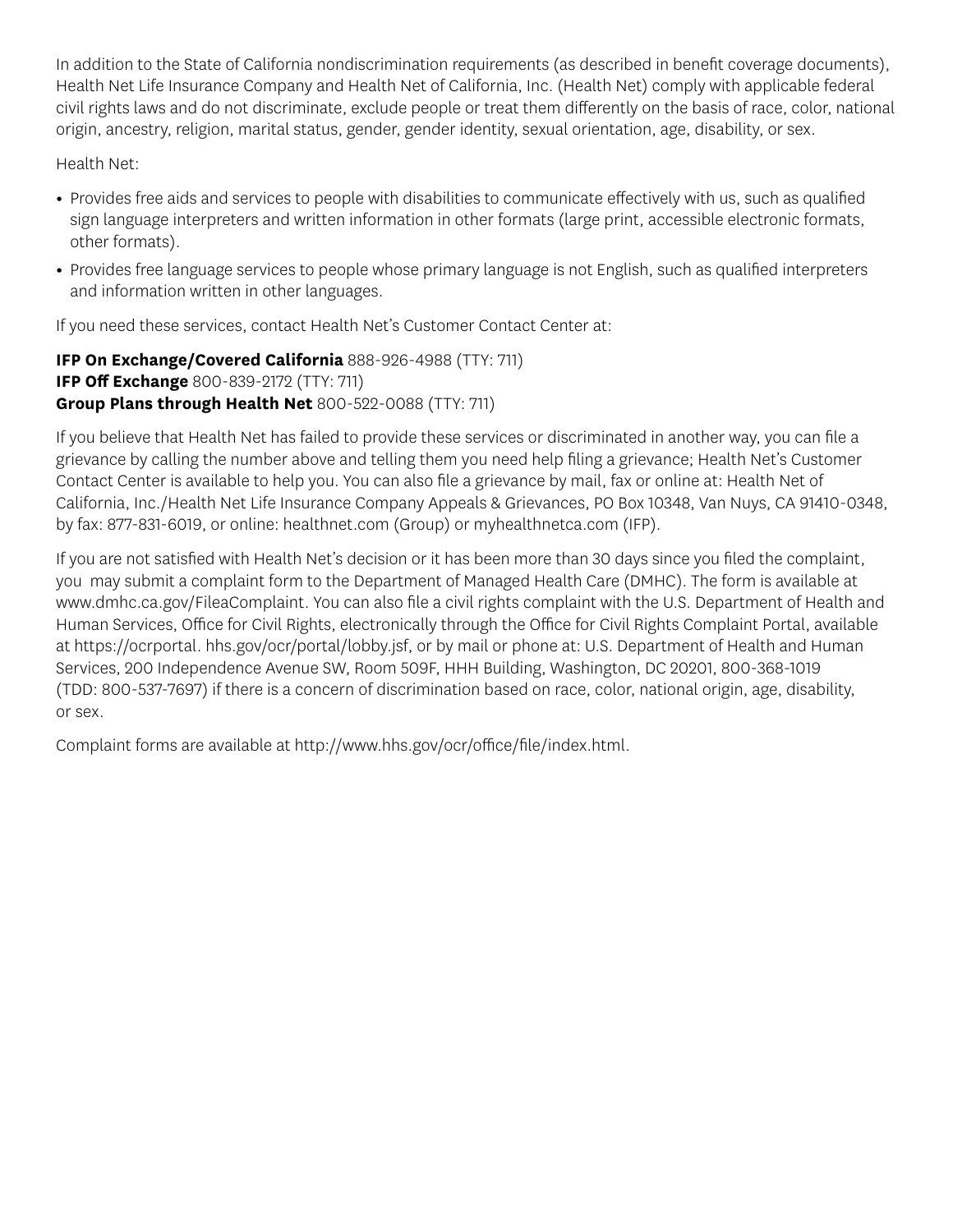#### **English**

 For Group Plans through Health Net, call 1-800-522-0088 (TTY: 711). No Cost Language Services. You can get an interpreter. You can get documents read to you and some sent to you in your language. For help, call the Customer Contact Center at the number on your ID card or call Individual & Family Plan (IFP) Off Exchange: 1-800-839-2172 (TTY: 711). For California marketplace, call IFP On Exchange 1-888-926-4988 (TTY: 711) or Small Business 1-888-926-5133 (TTY: 711).

#### **Arabic**

خدمات لغوية مجانية. يمكننا أن نوفر لك مترجم فوري. ويمكننا أن نقرأ لك الوثائق بلغتك. للحصول على المساعدة اللازمة، يرجى التواصل مع مركز خدمة العملاء عبر الرقم المبين على بطاقتك أو الاتصال بالرقم الفر عي لخطة الأفراد والعائلة: 2172-839-100-1 (711). TTY). للتواصل في كاليفورنيا، يرجي الاتصال بالرقم الفرعي لخطة الأفراد والعائلة عبر الرقم: 4988-926-1688 (TTY: 711) أو المشروعات الصغيرة 1-888-926-5133 )711 :TTY). لخطط المجموعة عبر Net Health، يرجى االتصال بالرقم 1-800-522-0088 )711 :TTY) .

#### **Armenian**

Անվճար լեզվական ծառայություններ: Դուք կարող եք բանավոր թարգմանիչ ստանալ: Փաստաթղթերը կարող են կարդալ ձեր լեզվով: Օգնության համար զանգահարեք Հաճախորդների սպասարկման կենտրոն ձեր ID քարտի վրա նշված հեռախոսահամարով կամ զանգահարեք Individual & Family Plan (IFP) Off Exchange`1-800-839-2172 հեռախոսահամարով (TTY` 711): Կալիֆորնիայի համար զանգահարեք IFP On Exchange՝

1-888-926-4988 հեռախոսահամարով (TTY` 711) կամ Փոքր բիզնեսի համար՝ 1-888-926-5133 հեռախոսահամարով (TTY` 711): Health Net-ի Խմբային ծրագրերի համար զանգահարեք 1-800-522-0088 հեռախոսահամարով (TTY՝ 711):

#### **Chinese**

免費語言服務。您可使用口譯員服務。您可請人將文件唸給您聽並請我們將某些文件翻譯成您的語言 寄給您。如需協助,請撥打您會員卡上的電話號碼與客戶聯絡中心聯絡或者撥打健康保險交易市場外 的 Individual & Family Plan (IFP) 專線:1-800-839-2172(聽障專線:711 )。如為加州保險交易市場, 請撥打健康保險交易市場的 IFP 專線 1-888-926-4988(聽障專線:711),小型企業則請撥打 1-888-926-5133(聽障專線:711)。如為透過 Health Net 取得的團保計畫,請撥打 1-800-522-0088(聽障專線:711)。

#### **Hindi**

बिना शुल्क भाषा सेवाए। आप एक दुभाषिया प्राप्त कर सकते है। आप दस्तावेजों को अपनी भाषा में पढ़वा सकते हैं। मदद के लिए, अपने आईडी कार्ड में दिए गए नंबर पर ग्राहक सेवा केंद्र को कॉल करें या व्यक्तिगत और फैमिली प्लान (आईएफपी) ऑफ एक्सचेंज: 1-800-839-2172 (TTY: 711) पर कॉल करें। कैलिफोर्निया बाजारों के लिए, आईएफपी आँन एक्सचेज 1-888-926-4988 (TTY: 711) या स्मॉल बिजनेस 1-888-926-5133 (TTY: 711) पर कॉल करे। हेल्थ नेट के माध्यम से ग्रुप प्लान के लिए 1-800-522-0088 (TTY: 711) पर कॉल करें। ै ु ै

#### **Hmong**

Tsis Muaj Tus Nqi Pab Txhais Lus. Koj tuaj yeem tau txais ib tus kws pab txhais lus. Koj tuaj yeem muaj ib tus neeg nyeem cov ntaub ntawv rau koj ua koj hom lus hais. Txhawm rau pab, hu xovtooj rau Neeg Qhua Lub Chaw Tiv Toj ntawm tus npawb nyob ntawm koj daim npav ID lossis hu rau Tus Neeg thiab Tsev Neeg Qhov Kev Npaj (IFP) Ntawm Kev Sib Hloov Pauv: 1-800-839-2172 (TTY: 711). Rau California qhov chaw kiab khw, hu rau IFP Ntawm Qhov Sib Hloov Pauv 1-888-926-4988 (TTY: 711) lossis Lag Luam Me 1-888-926-5133 (TTY: 711). Rau Cov Pab Pawg Chaw Npaj Kho Mob hla Health Net, hu rau 1-800-522-0088 (TTY: 711).

#### **Japanese**

無料の言語サービスを提供しております。通訳者もご利用いただけます。日本語で文書をお読みす ることも可能です。ヘルプが必要な場合は、IDカードに記載されている番号で顧客連絡センターま でお問い合わせいただくか、Individual & Family Plan (IFP) (個人・家族向けプラン) Off Exchange: 1-800-839-2172 (TTY: 711) までお電話ください。カリフォルニア州のマーケット プレイスについては、IFP On Exchange 1-888-926-4988 (TTY: 711) または Small Business 1-888-926-5133 (TTY: 711) までお電話ください。Health Netによるグループプランについては、 1-800-522-0088 (TTY: 711) までお電話ください。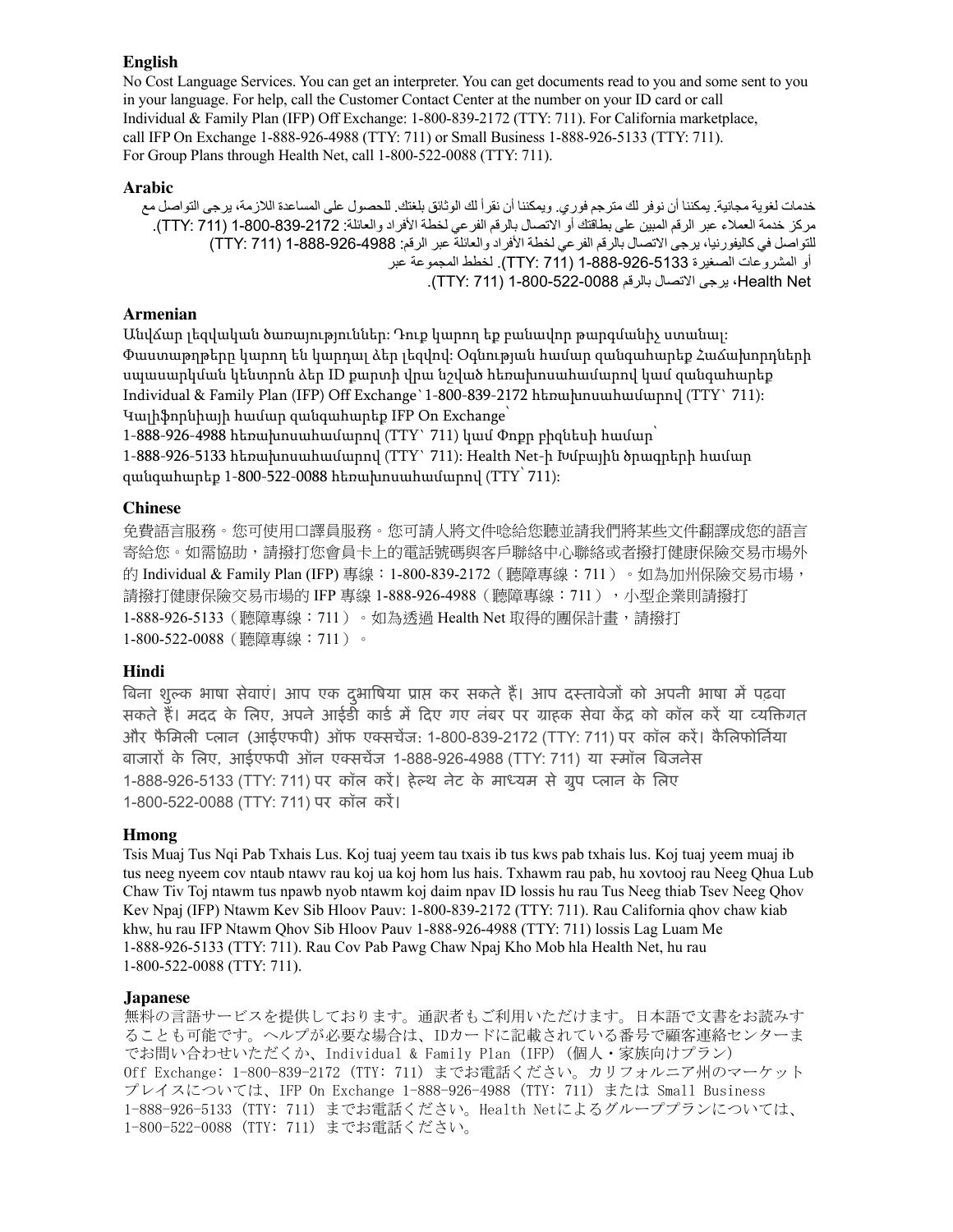# **Khmer**

សោភាសាដោយឥតគតថ្លៃ។ លោកអ្នកអាចទទួលបានអ្នកបកប្រេថ្នាលមាត់។ លោកអ្នកអាចស្ដាប់គេអានឯក សារឱ្យលោកអ្នកជាភាសារបស់លោកអ្នក។ សម្រាប់ជនួយ សូមហោទូរសព្ទទោកានមជ្ឈមណ្ឌលទនាក់ទនងអត ចជនតាមលេខដែលមាននោលេបណ្ណសម្គាលខ្លួនរបស់លោកអ្នក ឬហោទូរសព្វទោកានកម្មវិធី Off Exchange សម្រាប់គម្រោងជាក្រុមតាមរយៈ Health Net សូមហេពទូរសព្ទទោកានលេខ 1-800-522-0088 (TTY: 711)។ សម្រាប់ទផ្សាររដ្ឋ California សូមហោទូរសព្វទោកានកម្មវិធី On Exchange របស់គម្រោង IFP តាមរយៈលេខ របស់គម្រោងជាលក្ខណៈបុគ្គល នងក្រុមគ្រួសារ (IFP) តាមរយៈលេខ៖ 1-800-839-2172 (TTY: 711)។ 1-888-926-4988 (TTY: 711) ឬក្រុមហុនអាជវកម្មខ្នាតតូចតាមរយៈលេខ 1-888-926-5133 (TTY: 711)។ ់ ំ ិ ិ ិ

# **Korean**

고객서비스 센터에 연락하시거나 개인 및 가족 플랜(IFP)의 경우 Off Exchange: 일부 서비스는 귀하가 구사하는 언어로 제공됩니다. 도움이 필요하시면 ID 카드에 수록된 번호로 주십시오. 무료 언어 서비스입니다. 통역 서비스를 받으실 수 있습니다. 문서 낭독 서비스를 받으실 수 있으며 1-800-839-2172(TTY: 711) 번으로 전화해 주십시오. 캘리포니아 주 마켓플레이스의 경우 IFP On Exchange 1-888-926-4988(TTY: 711) , 소규모 비즈니스의 경우 1-888-926-5133(TTY: 711) 번으로 전화해 주십시오. Health Net을 통한 그룹 플랜의 경우 1-800-522-0088(TTY: 711)번으로 전화해

# **Navajo**

Small Business báhígíí koji' hólne' 1-888-926-5133 (TTY: 711). Group Plans through Health Net báhígíí éí kojį' hólne' 1-800-522-0088 (TTY: 711). Doo bááh ílínígóó saad bee háká ada'iiyeed. Ata' halne'ígíí da ła' ná hádídóot'iił. Naaltsoos da t'áá shí shizaad k'ehjí shichí' yídooltah nínízingo t'áá ná ákódoolnííł. Akót'éego shíká a'doowoł nínízingo Customer Contact Center hoolyéhíjj' hodíílnih ninaaltsoos nanitingo bee néého'dolzinígíí hodoonihjj' bikáá' éi doodago kojj' hólne' Individual & Family Plan (IFP) Off Exchange: 1-800-839-2172 (TTY: 711). California marketplace báhígíí kojj' hólne' IFP On Exchange 1-888- 926-4988 (TTY: 711) éí doodago

# **Persian (Farsi)**

خدمات زبان بدون هزينه. می توانيد يک مترجم شفاهی بگيريد. می توانيد درخواست کنيد اسناد به زبان شما برايتان خوانده شوند. برای دريافت کمک، با مرکز تماس مشتريان به شماره روی کارت شناسايی يا طرح فردی و خانوادگی (IFP) Off Exchange به شماره: 1-800-839-2172 ):711TTY يري( تماس بگ د. برای بازار کال ا، با يفرني Exchange On IFP شماره 1-888-926-4988 ):711TTY ي ( ا کسب و کار کوچک 1-888-926-5133 ):711TTY يري( تماس بگ د. برای طرح های گروهی از طر ق ي Health Net با 1-800-522-0088 (TTY:711) تماس بگيريد.

# **Panjabi (Punjabi)**

ਵਿਚ ਪੜ੍ਹ ਕੇ ਸੁਣਾਏ ਜਾ ਸਕਦੇ ਹਨ। ਮਦਦ ਲਈ, ਆਪਣੇ ਆਈਡੀ ਕਾਰਡ ਤੇ ਦਿਤ ਨਬਰ ਤੇ ਗਾਹਕ ਸਪਰਕ ਕੇਂਦਰ ਨੂੰ ਕਾਲ ਕਰ ਜਾਂ ਸ ਲਈ, IFP ਅਨੇ ਅਕਸੂਚਜ ਨੂੰ 1-888-926-4988 (TTY: 711) ਜਾਂ ਸਮੂਲ ਬਿਜ਼ਨਸ ਨੂੰ ਬਿਨਾਂ ਕਿਸੇ ਲਾਗਤ ਵਾਲੀਆਂ ਭਾਸ਼ਾ ਸੇਵਾਵਾਂ। ਤੁਸੀਂ ਇੱਕ ਦੁਭਾਸ਼ੀਏ ਦੀ ਸੇਵਾ ਹਾਸਲ ਕਰ ਸਕਦੇ ਹੋ। ਤੁਹਾਨੂੰ ਦਸਤਾਵੇਜ਼ ਤੁਹਾਡੀ ਭਾਸ਼ਾ ਵਿਅਕਤੀਗਤ ਅਤੇ ਪਰਿਵਾਰਕ ਯੋਜਨਾ (IFP) ਔਫ਼ ਐਕਸਚੇਂਜ 'ਤੇ ਕਾਲ ਕਰੋ: 1-800-839-2172 (TTY: 711)। ਕੈਲੀਫੋਰਨੀਆ ਮਾਰਕਿਟਪਲੇਸ ਲਈ, IFP ਔਨ ਐਕਸਚੇਂਜ ਨੂੰ 1-888-926-4988 (TTY: 711) ਜਾਂ ਸਮੰਲ ਬਿਜ਼ਨੇਸ ਨੂੰ<br>1-888-926-5133 (TTY: 711) 'ਤੇ ਕਾਲ ਕਰੋ। ਹੈਲਥ ਨੈੱਟ ਰਾਹੀਂ ਸਾਮੂਹਿਕ ਪਲੈਨਾਂ ਲਈ, 1-800-522-0088 (TTY: 711) 'ਤੇ ਕਾਲ ਕਰੋ।

# **Russian**

Бесплатная помощь переводчиков. Вы можете получить помощь переводчика. Вам могут прочитать документы на Вашем родном языке. Если Вам нужна помощь, звонитело телефону Центра помощи клиентам, указанному на вашей карте участника плана. Вы также можете позвонить в отдел помощи участникам не представленных на федеральном рынке планов для частных лиц и семей (IFP) Off Exchange 1‑800‑839‑2172 (TTY: 711). Участники планов от California marketplace: звоните в отдел помощи участникам представленных на федеральном рынкепланов IFP (On Exchange) по телефону 1‑888‑926‑4988 (TTY: 711) или в отдел планов для малого бизнеса (Small Business) по телефону 1‑888‑926‑5133 (TTY: 711). Участники коллективных планов, предоставляемых через Health Net: звоните по телефону 1‑800‑522‑0088 (TTY: 711).